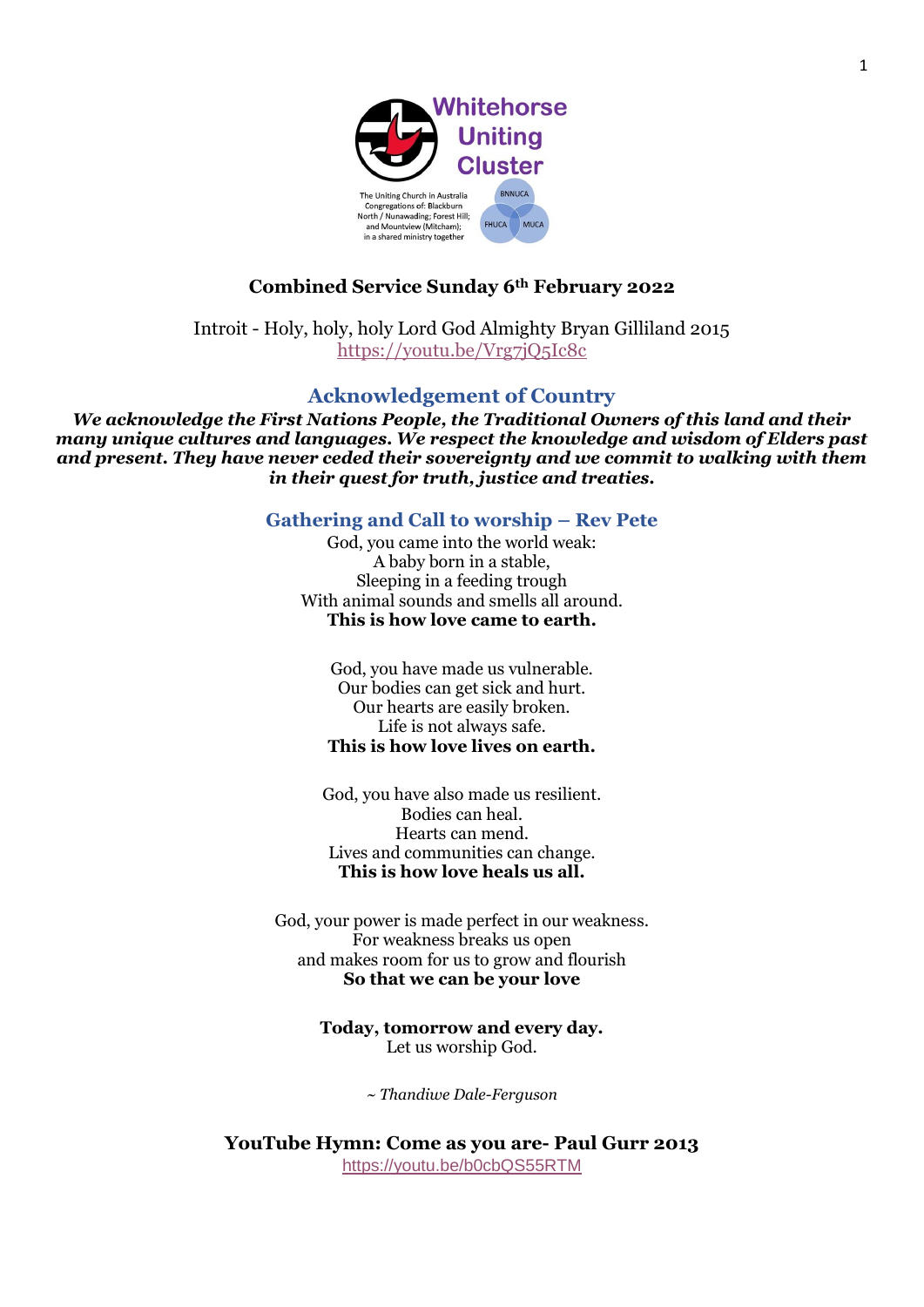#### **Prayer of Adoration, invocation and confession - Rev Pete**

It seems that God's creation is not what was designed. So easy to accept things and then become resigned To never being different, wrongs ne'er to be repaired Will ever come the time when your bounty's fairly shared?

We see the world around us now lost and full of sin What we bemoan in others too often found within My heart as cold as any, my thoughts for self alone Where are the seeds of hope that in me you've freely sown?

What are the reparations that we must make today? What words and deeds can ever right wrongs of yesterday-Life stolen, stunted, ended – in anger, hurt and pain. How can we hope to ever walk side by side again?

'Act justly and love mercy, walk humbly with your God!' Still challenges us to action – to walk the way you trod, To join you in your journey, to usher in your reign, Share grace with broken-hearted, and live with healing pain.

You are the generous sower – who still throws out your seed For some the source of sharing, for others source of greed. Turn inward thoughts now outward, as equals let us stand In brokenness and sorrow – still guided by your hand. Amen

#### **Behold I Make all Things New (Alpha). 2016 Alana Levandoski**

<https://youtu.be/nqiBc9uPkG0>

#### **Isaiah 6:1-13**

**6** In the year that King Uzziah died, I saw the Lord sitting on a throne, high and lofty; and the hem of his robe filled the temple. **<sup>2</sup>** Seraphs were in attendance above him; each had six wings: with two they covered their faces, and with two they covered their feet, and with two they flew. **<sup>3</sup>**And one called to another and said: "Holy, holy, holy is the LORD of hosts; the whole earth is full of his glory."

**<sup>4</sup>** The pivots[\[a\]](https://www.biblegateway.com/passage/?search=Isaiah+6%3A1-13&version=NRSV#fen-NRSV-17774a) on the thresholds shook at the voices of those who called, and the house filled with smoke. **<sup>5</sup>**And I said: "Woe is me! I am lost, for I am a man of unclean lips, and I live among a people of unclean lips; yet my eyes have seen the King, the LORD of hosts!" **<sup>6</sup>** Then one of the seraphs flew to me, holding a live coal that had been taken from the altar with a pair of tongs. 7 The seraph<sup>[\[b\]](https://www.biblegateway.com/passage/?search=Isaiah+6%3A1-13&version=NRSV#fen-NRSV-17777b)</sup> touched my mouth with it and said: "Now that this has touched your lips, your guilt has departed and your sin is blotted out." **<sup>8</sup>** Then I heard the voice of the Lord saying, "Whom shall I send, and who will go for us?" And I said, "Here am I; send me!" **<sup>9</sup>**And he said, "Go and say to this people: 'Keep listening, but do not comprehend; keep looking, but do not understand.' **<sup>10</sup>** Make the mind of this people dull, and stop their ears, and shut their eyes, so that they may not look with their eyes, and listen with their ears, and comprehend with their minds, and turn and be healed."

**<sup>11</sup>** Then I said, "How long, O Lord?" And he said: "Until cities lie waste without inhabitant, and houses without people, and the land is utterly desolate; **<sup>12</sup>** until the LORD sends everyone far away, and vast is the emptiness in the midst of the land. **<sup>13</sup>**Even if a tenth part remain in it, it will be burned again, like a terebinth or an oak whose stump remains standing when it is felled."<sup>[\[c\]](https://www.biblegateway.com/passage/?search=Isaiah+6%3A1-13&version=NRSV#fen-NRSV-17783c)</sup> The holy seed is its stump.

#### **Gospel Luke 5:1-11**

**5** Once while Jesus[\[a\]](https://www.biblegateway.com/passage/?search=Luke+5%3A1-11&version=NRSV#fen-NRSV-25101a) was standing beside the lake of Gennesaret, and the crowd was pressing in on him to hear the word of God, **<sup>2</sup>** he saw two boats there at the shore of the lake; the fishermen had gone out of them and were washing their nets. **<sup>3</sup>** He got into one of the boats, the one belonging to Simon, and asked him to put out a little way from the shore. Then he sat down and taught the crowds from the boat. **<sup>4</sup>**When he had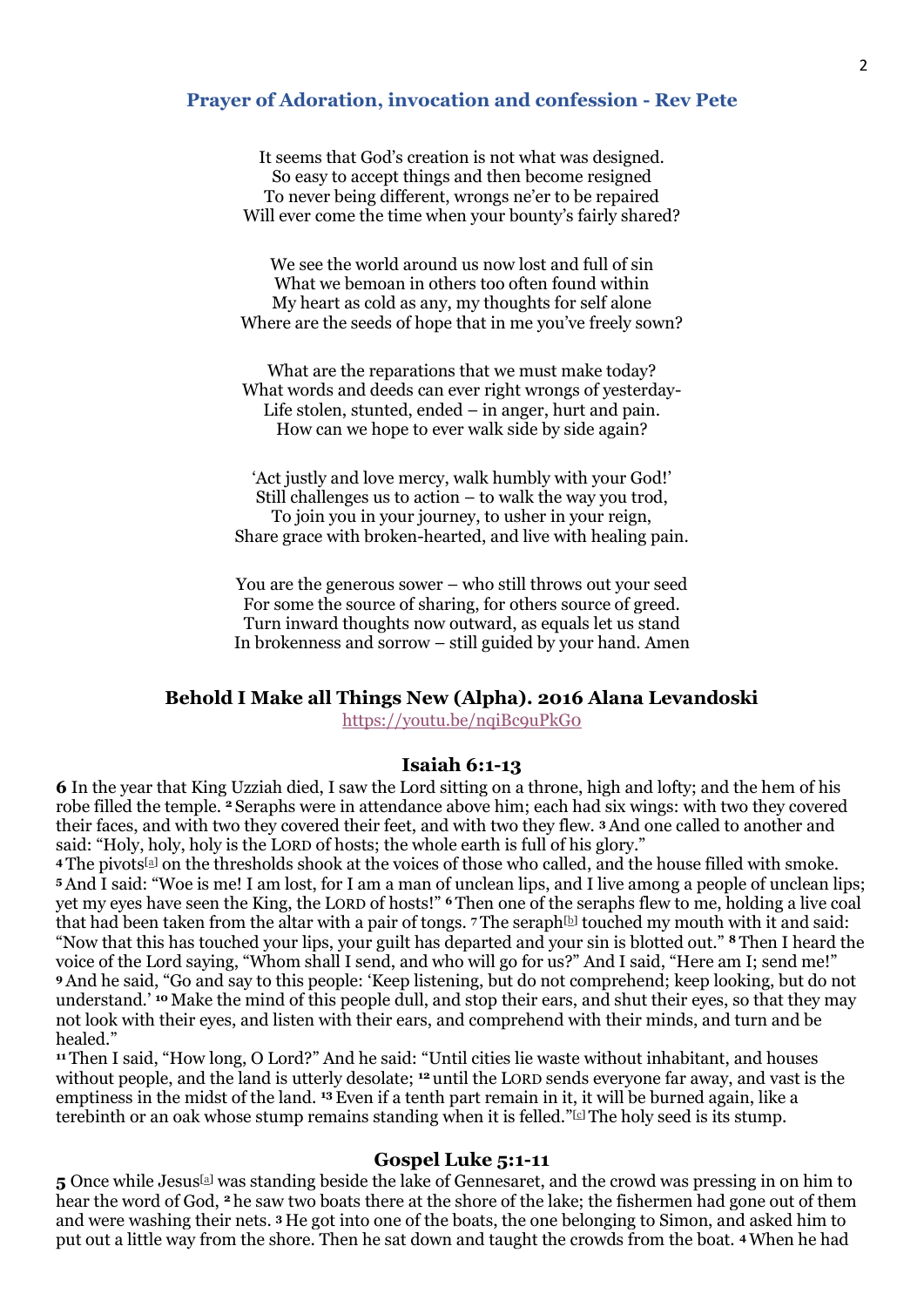finished speaking, he said to Simon, "Put out into the deep water and let down your nets for a catch." **<sup>5</sup>** Simon answered, "Master, we have worked all night long but have caught nothing. Yet if you say so, I will let down the nets." **<sup>6</sup>**When they had done this, they caught so many fish that their nets were beginning to break. **<sup>7</sup>** So they signalled their partners in the other boat to come and help them. And they came and filled both boats, so that they began to sink. **<sup>8</sup>** But when Simon Peter saw it, he fell down at Jesus' knees, saying, "Go away from me, Lord, for I am a sinful man!" **<sup>9</sup>** For he and all who were with him were amazed at the catch of fish that they had taken; **<sup>10</sup>** and so also were James and John, sons of Zebedee, who were partners with Simon. Then Jesus said to Simon, "Do not be afraid; from now on you will be catching people." <sup>11</sup> When they had brought their boats to shore, they left everything and followed him.

©NRSV National Council of the Churches of Christ in the USA. Used by permission. All rights reserved worldwide.

# **Young at Heart –** *"The Holy Seed is its stump"* **Rev Tina**



The butterfly is a symbol of resurrection and transformation.

The resurrection story is told again and again in the bible yet, we tend to hold fast to images and thinking about who we are in the past until someone else offers feedback about who we have become today. This has the potential to change our mindset.

God calls Isaiah to become a prophet. He sees himself as a man with unclean lips. Jesus calls Peter to become a fisher of people. He is afraid and sees himself as a sinful man.

God sees us as capable of wonderful ministry. We see ourselves as sinful or unworthy or incapable.

This is not as it's meant to be. We are called to be part of the cycle of life and the resurrection story. Isaiah accepted his call to be a prophet but before that happened, he experienced repentance and transformation. Then he was commissioned by God to deliver a message of the destruction of his country and exile of its people and then he lived through it and came to know and understand the meaning of the word's "*The Holy seed is its stump"*



This is a stump of an old tree. Imagine how it looked for a very long time - dead.

But it wasn't dead. It was dormant while it was restored and transformed. Like a caterpillar in a cocoon. Like Isaiah was transformed.

The church may appear to be like this old stump, dormant with a shoot or two coming out. But, what if we are undergoing transformation to make way for new growth, where we emerge into the light and accept a new call. A new tree grows.

A butterfly lays eggs. Isaiah accepts his call. The people experience devastation and exile then return, are restored, and find new hope and a new nation emerges. That holy seed takes root in people's hearts and grows, and God's grace and blessing brings about new growth.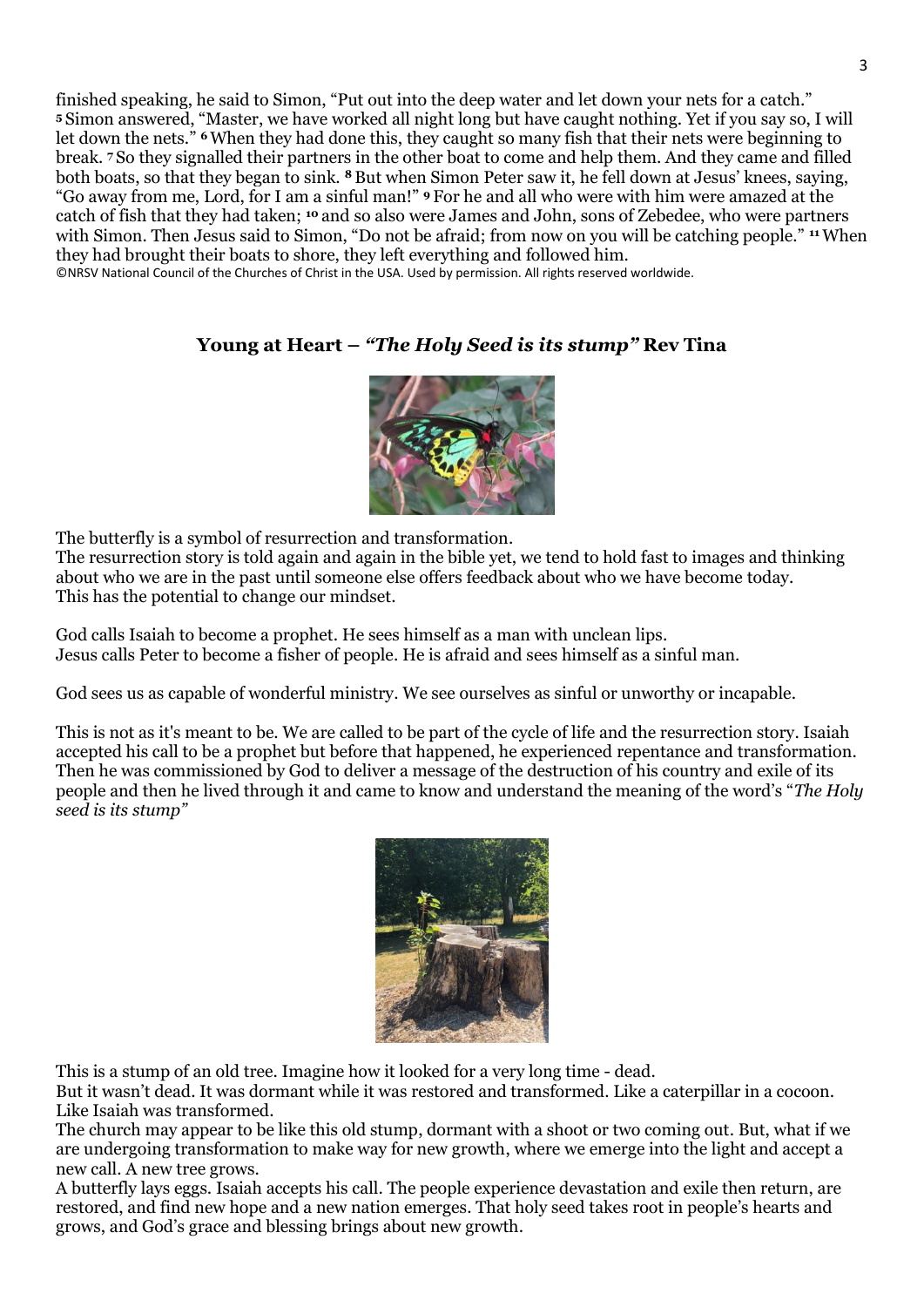#### **Song -We are the Church – for Reflection and Prayer**

*I am the church! You are the church! We are the church together! All who follow Jesus all around the world, yes, we're the church together!*

> The church is not a building, the church is not a steeple, the church is not a resting-place, the church is a people! *I am the church! You are the church!....*

> We're many kinds of people with many kinds of faces, all colours and all ages too, from all times and places. *I am the church! You are the church!….*

And when people gather there's singing and there's praying, there's laughing and there's crying sometimes all of it saying: *I am the church! You are the church!….*

I count if I am ninety or nine or just a baby; there's one thing I am sure about, and I don't mean maybe: *I am the church! You are the church! We are the church together! All who follow Jesus all around the world, yes, we're the church together!*

Richard K. Avery 1934 and Donald S. Marsh 1923-

**Sermon – Rev Tina** *In the name of the Father, the Son, and the Holy Spirit, amen* 



Simon Peter and his partners had been fishing all night in Lake Gennesaret near the border not far from the large fishing port Capernaum. They are using trammel nets made from linen, not visible to fish at night. Jesus, seen as a prophet brings the word of God to the people and there is such a crowd, he uses one of Simon Peter's boats to speak to the people. Its early morning and the fishermen are washing the nets, when Jesus asks them to fish from a particular place and when they do, they are amazed at the size of the catch. So, we have the word of God associated with what could be considered a miracle.

What stands out is Peter's response. He knows Jesus is divine and falls on his knees in front of Jesus, a response normally made to God, worship as a response to the divine. Not only that, Peter in front of everyone, business partners and the crowd, says: "*Go away from me, Lord, for I am a sinful man!"* He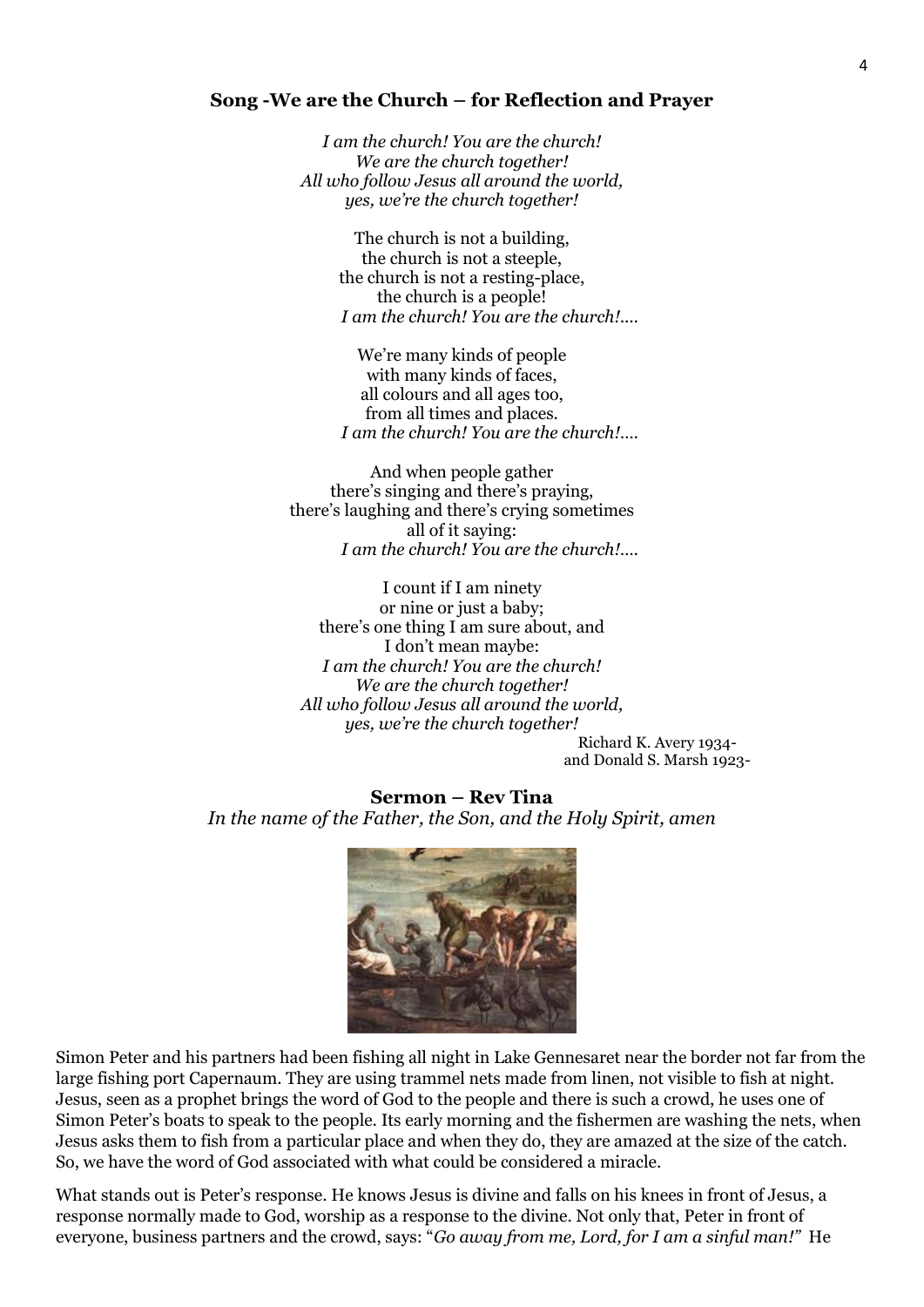calls Jesus "Lord." He knows in his heart Jesus' true identity and at the same time knows of his unworthiness before God. Peter was well known for his honesty.

Jesus' response is one that angels make when speaking to those who are afraid in the presence of God and the divine. "*Do not be afraid".* Then Jesus commissions Simon. "*From now on you will be catching people"* 

Peter and his partners bring their boats to shore, and they leave everything behind, and they follow Jesus.

Three things happen in today's gospel: Jesus proclaims the word of God and performing miracles; Peter is transformed and called and Peter's response to his call. I wonder how the gospel speaks into our lives.

We witness Jesus proclaiming the gospel and performing miracles when we encounter the bible, over our lifetime of faith in Jesus. We, in front of everyone publicly confess there are things in our lives which need God's grace and transformation and at times we may feel unworthy when we feel close to God and called into a particular ministry. We may fall down on our knees and worship Jesus and call him Lord, like Peter did, and yet be filled with many fears. Jesus says to us "*fear not*" and calls us to be fishers of people. I wonder how we respond to Jesus' invitation.

Today's gospel offers us many layers of meaning and offers us four actions:

An epiphany A reaction or response Reassurance from God Our commissioning

This dynamic keeps on repeating itself in our life again and again as we embrace it and grow in faith. God gently leads us step by step until it's God's time for us and we are ready to leave behind the things we need to let go of to follow Jesus wholeheartedly.

I wonder whether there is something each one of us needs to let go of, to follow Jesus.

A fortnight ago the gospel was about Jesus leaving behind his hometown, so he could grow into all God called him to be, where he could complete his mission amongst us. Perhaps Jesus calls us to leave behind all that's stopping us from being transformed into all God calls us to become. We often think of ourselves as one person, but time changes us and often it takes another person to reveal to us the changes in us. It's a gift to come to know who we have become because of our faith if we are willing to listen.

The other day my seven-year-old granddaughter said when I read books, I don't skim through them. I ponder on a word and look it up and go deeper into its meaning. That's how I learn, and it takes me longer to learn because of it. I used to feel unworthy because I'm slow to learn, but my granddaughter helped me see that this is a good thing. I said: *Thank you.* Imagine a child being reassuring. Just like Jesus was with Peter who was feeling unworthy. He said: "*fear not"* and then called him. My granddaughter made me feel better about learning new things at "my age." Now I feel more confident in responding to God's call to learn "new things" at my age.

If someone offers you an insight about yourself, that helps you stop feeling unworthy and feel that yes, you have something to offer, listen and receive this gift and thank the person who gives it to you. Don't let your mindset hold you back from responding to God's call on your life.

We can understand how many people feel hopeless today, because of several years of this pandemic. They may think: *Why bother!* There will be another delay, postponement, or cancellation. Some of you may have watched the tennis last week and may have stayed up until 1:30am watching Nadal play. Aussies tend to support the underdog. Nadal had injuries and Covid and is considered too old for tennis. At one stage he was so close to losing the game. Yet, he fought back. He gave it all. He believed in himself. His opponent Medvedev is a young man and hoped Nadal would get tired. But Medvedev ended having leg cramps and needing massages. Somehow Nadal rose above whatever was holding him back, and he won. I was saying: Yes! Yes! Nadal was inspiring.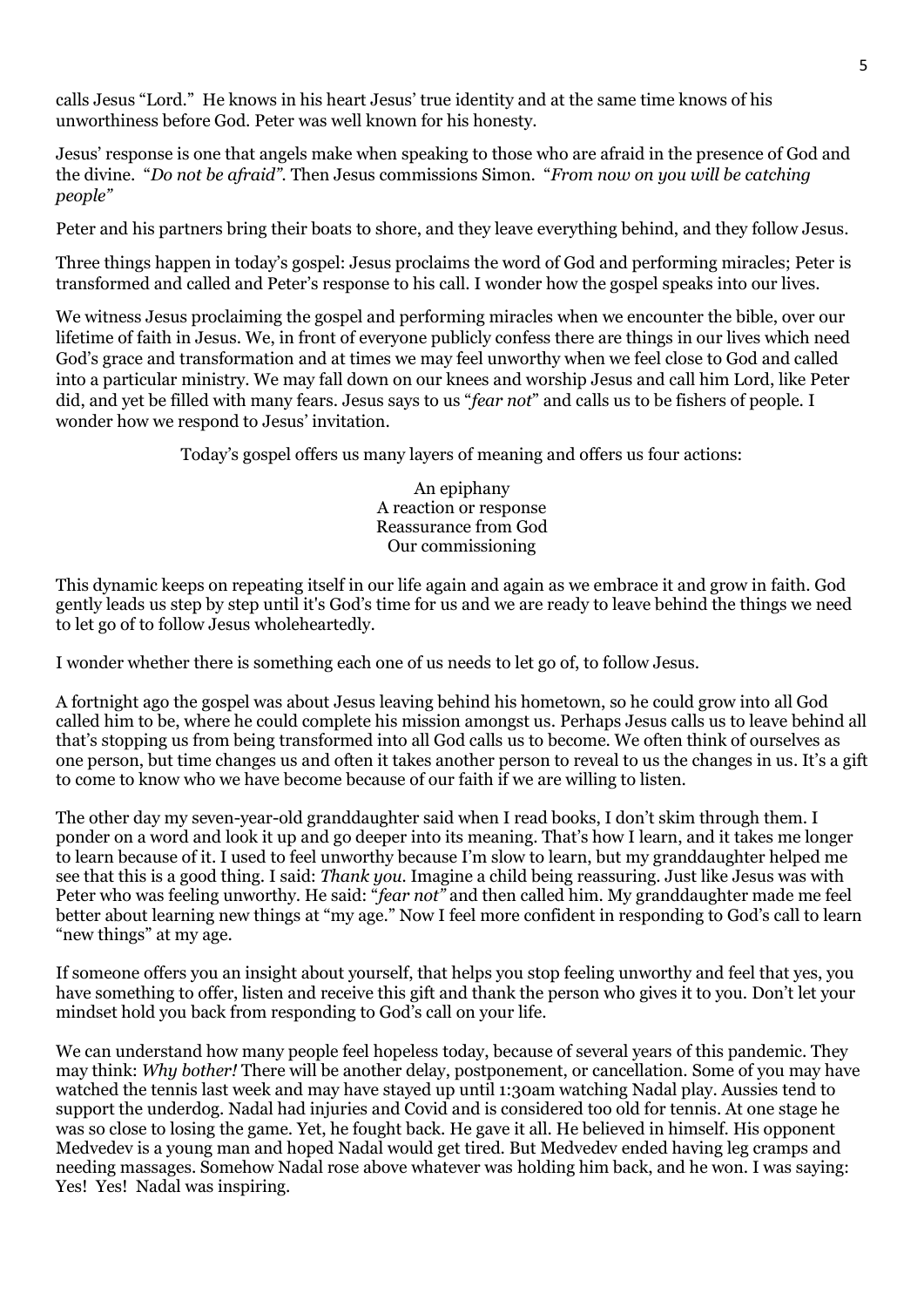

These images are from a holiday by the sea. I'm drawn to the sea. It's a place of rest. This year I felt tired after a long year of lockdowns and as I walked along the beach, I pondered about how can we keep on responding to God's call on our lives, when we are time, energy and health limited. I believe all things are possible with God, if we can believe in God and depend upon the power of prayer. I know God will find a way and so will we. Perhaps we need to be willing to venture out and have a go and work at it and stick with it, whatever it may be. God's call is a walk of faith.

Perhaps if we let go and let God in, anything is possible. If I have to use a metaphor, it's Everest. We tend to think: *Basecamp.* God thinks: *The summit*. With God's help we can go higher in our expectations and achieve what we think is impossible. Jesus would say to us: *Fear not! From now on you will be catching people.* All things are possible for God. You have unique gifts and can make a difference and contribute. The good news from today's gospel is God offers each one of us an epiphany in life and invites us to respond and whenever we feel unworthy God reassures us and continues to call and commission us. Call isn't a one off. It's continual where we build on our gifts and contributions. May the Lord bless all of us on our journey of discipleship.



#### **Quiet moment**

#### **Let's explore together: some questions to discuss and go deeper – Rev Pete**

What encouragement is there in this/these readings for us? What warning is there in this/these readings for us? What is God asking you to do and what excuses are you using?

#### **Communion Rev. Peter**

Based on the litany by Rev Craig Mitchell, *[http://craigmitchell.typepad.com/mountain\\_masala/2010/04/holy-week-chapel-service.html](http://craigmitchell.typepad.com/mountain_masala/2010/04/holy-week-chapel-service.html)*

#### **Gathering**

There are times when the story of our lives takes an unexpected turn. A new chapter that throws us offbalance, a turn of events that leaves us stumbling, bewildered, frightened, and speechless; a shocking, unexpected loss, a close relationship shattered, a bitter reality revealed, the arrival of a pandemic, an undeserved fall from grace; A time when all our beliefs are called into question, when friendships turn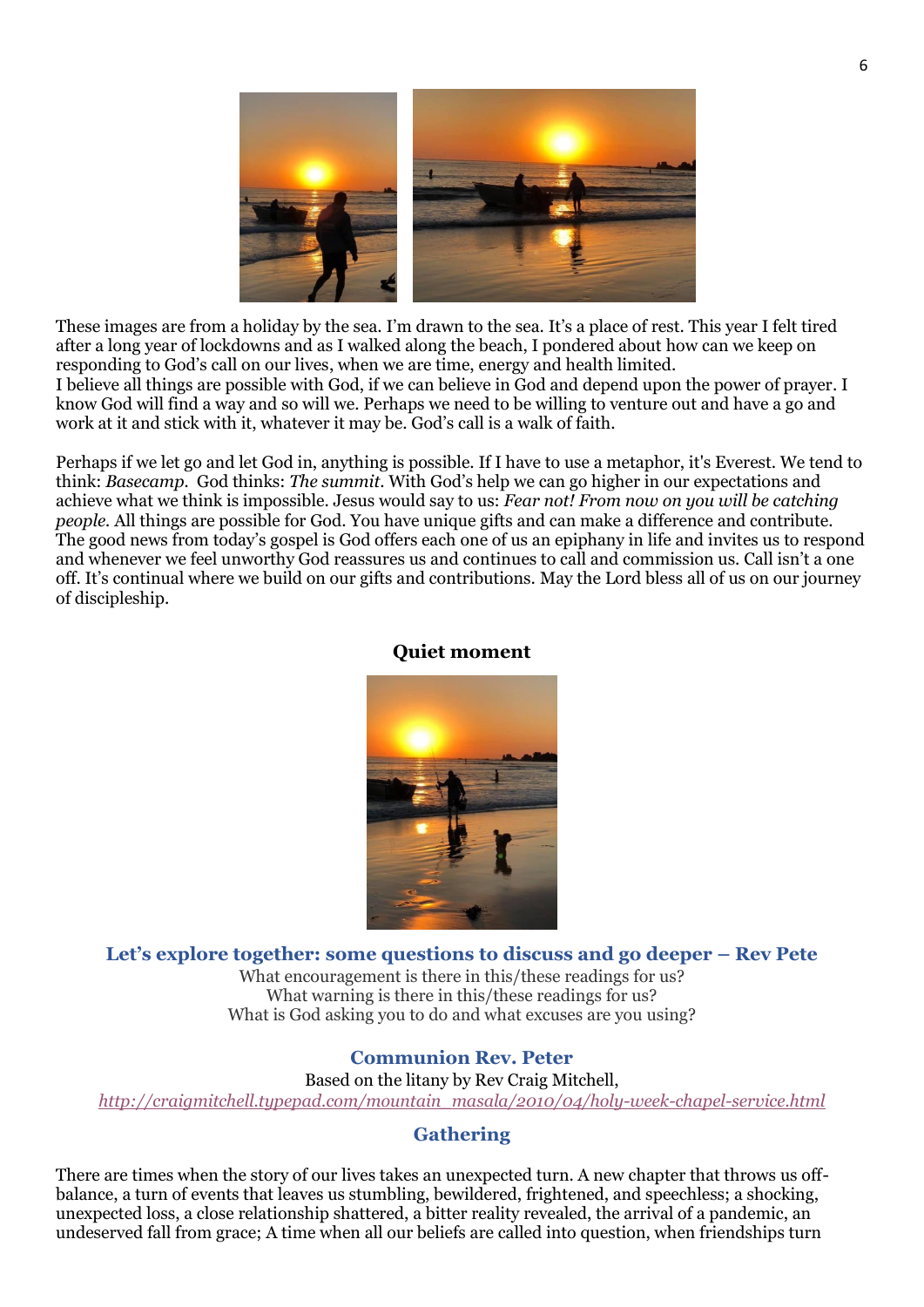fickle, when every choice feels like a dead-end, when truth itself is played like a chess piece. There are times when the story of our lives pauses at a blank page and there seems nothing to write, nowhere to go next, no-one to tell, and no-one who cares. We all know times like these we all carry their memory in our hearts.

We invite you to glimpse and listen and touch and taste, to allow your senses to be windows to a story waiting to be written on your heart, mind and soul. Let us accompany one another into this place where we hear the assurances of God's love – even in the midst of struggle, pain and conflict. May the words and stories of encouragement and reassurance lift us and renew us.

### **Communion**

Why have we gathered here? **We come because we have been called to live out a story What story shall we live? The story of saving love Where did this story begin? It was whispered before time began. It was sung in the melody of Creation.**

Whose story is this?

**This story is God's alone to tell. It hums in the rivers and the trees. It whispers in the skies and the seas. It calls to the people of all places. It speaks in our hearts, in our lives.** Why then should we speak of this story?

**This story calls our name in Creation. This story claims our lives through the Cross. This story shapes our future through the Spirit. We are its telling in this time and this place.**

So tell me the story of this night, of this table

**The Lord Jesus, on the night when he was betrayed took bread, and when he had given thanks, he broke it** *(taking and breaking bread)*

**Tell me what he said and did This is my body which is broken for you Do this and remember me** Tell me what he said and did *(taking and pouring cup)*

**In the same way, he took the cup and said, "This is a new covenant in my blood. Drink it and remember me." This is our common story; our deep memory, our true destiny. So let it also be our storytelling, our testimony. Let's celebrate the way that grace has shaped our lives. I invite you to say aloud a prayer of thanks (pause)**

> **Hear the storytellers of all ages whisper with us Holy. holy, holy Lord God of power and might heaven and earth are full of your glory Hosanna in the highest Blessed is the one who comes in the name of the Lord Hosanna in the highest**

**What is our prayer on this day? Pour out your Holy Spirit on us; so this everyday meal becomes an eternal feast; so that our eating and drinking today unites us with Christ, whose body and blood are given for us. So we know that you live in us and that we live in you. So that we live in your world knowing it is indeed yours. Living God, this is our prayer. Amen.**

#### *Lord's Prayer*

*Our Father in heaven, hallowed be Your name Your kingdom come, Your will be done on earth, as it is in heaven Give us today our daily bread and forgive us our sins As we forgive those who sin against us Save us from the time of trial and deliver us from evil For the kingdom, the power and the glory are Yours Now and for ever. Amen.*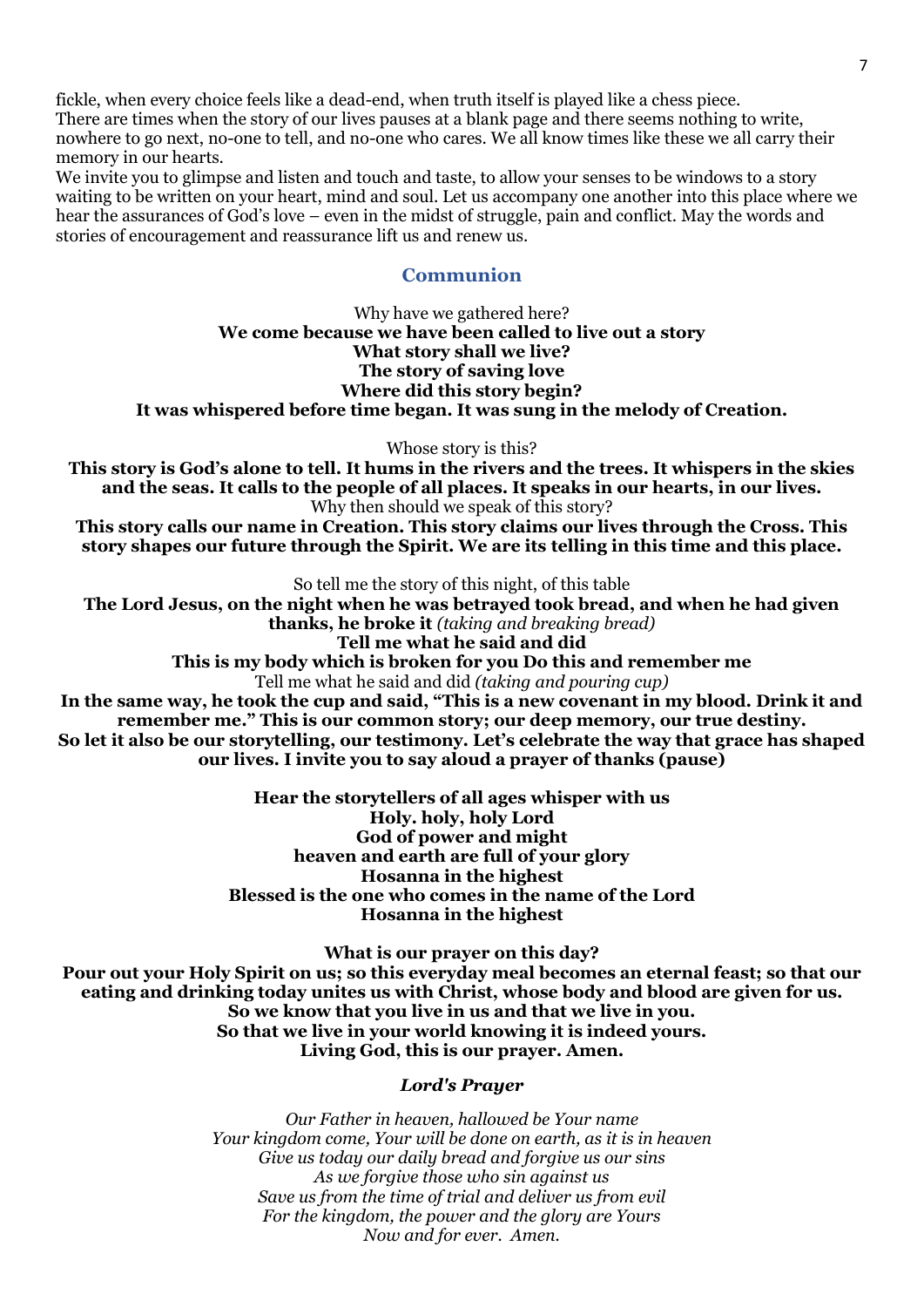# **Distribution**

## **Prayer after Communion** by [Kurt Struckmeyer](http://progressivechristianity.org/resources/the-words-of-the-eucharist/)

Let us pray.

God of love, we give you thanks for satisfying our hungry hearts with this meal. Send us from here to reveal your love in the world. Inspire in us the resolve and the courage, the compassion and the passion, to do justice, to love kindness, and to walk humbly with you. Amen

### **Offering Prayer – Rev Pete**

(inspired by Matthew 14:13-21)

Merciful God, the gifts we bring are so small in comparison to the vast needs in our world—nowhere near enough to save the thousands dying of starvation all around the world, or even to meet the needs of the hungry and homeless in our city. Yet we have brought what we can.

As You once multiplied the five small loaves and two fish, multiply these gifts as well, so that, once again, the hungry may receive all they need, and more. Amen. ~ *Christine Longhurst, re:Worship*

# **Prayers of the People – Tim Joyce**

God of passion and power, When money becomes a prison: When income determines worth: When economies deepen injustice: Where consumption replaces compassion:

Free us to choose life that our responses and our actions will be guided by love.

### Almighty God

We pray for the Church throughout the world, that we may demonstrate to the world a living, vibrant faith. That it will be responsive to the context and demands of the day and to the needs of the people it serves.

We pray for the Whitehorse Cluster of Churches that united by our common faith, we will discern your will for us and forge the path ahead. We pray that we will serve you and our community. We pray for the ministry team of Tina, Peter and Pete. Guide them and grant them wisdom. We pray too Lord for other churches; for St Thomas' Catholic, Blackburn; UCA: Whittlesea; Bridgewater Centre, Rowville. We pray for the ministry they undertake in their communities, for their witness and work and that through them people may come to know You.

God of Peace - we pray for Your world. We pray this morning for: Algeria, Libya, Morocco, Western Sahara, Tunisia.

#### **We are thankful for:**

How the early Christian church developed here.

The biodiversity of plants, animals and the natural terrain.

How Berber, Arab and European cultures have blended.

How these countries have remained and stood against the invasion of cultural and military forces from elsewhere.

#### **We pray for:**

All the people of these countries: Muslims, the tiny remnant of Christians, those of other faiths who continue to bear witness to their faiths and for all people of good will. An end to political violence. An end to how dominating powers have fought over these lands and their resources through the years. For those suffering exploitation and mistreatment as they travel through these countries.

#### **God of Justice**

We pray for these people and all who suffer, are mistreated, are neglected or forgotten – wherever they may be. We pray for the marginalised, forgotten, suffering or lonely. For the mentally ill, the unemployed, for those who live without hope. We pray for refugees and asylum seekers– that they will be treated with respect and dignity; as brothers and sisters in need. For victims of war and natural disaster– that their lives and their communities may be rebuilt. We pray for those without a roof over their heads, clean water to drink or food to eat, without friends or family – that you will provide comfort and support. We pray for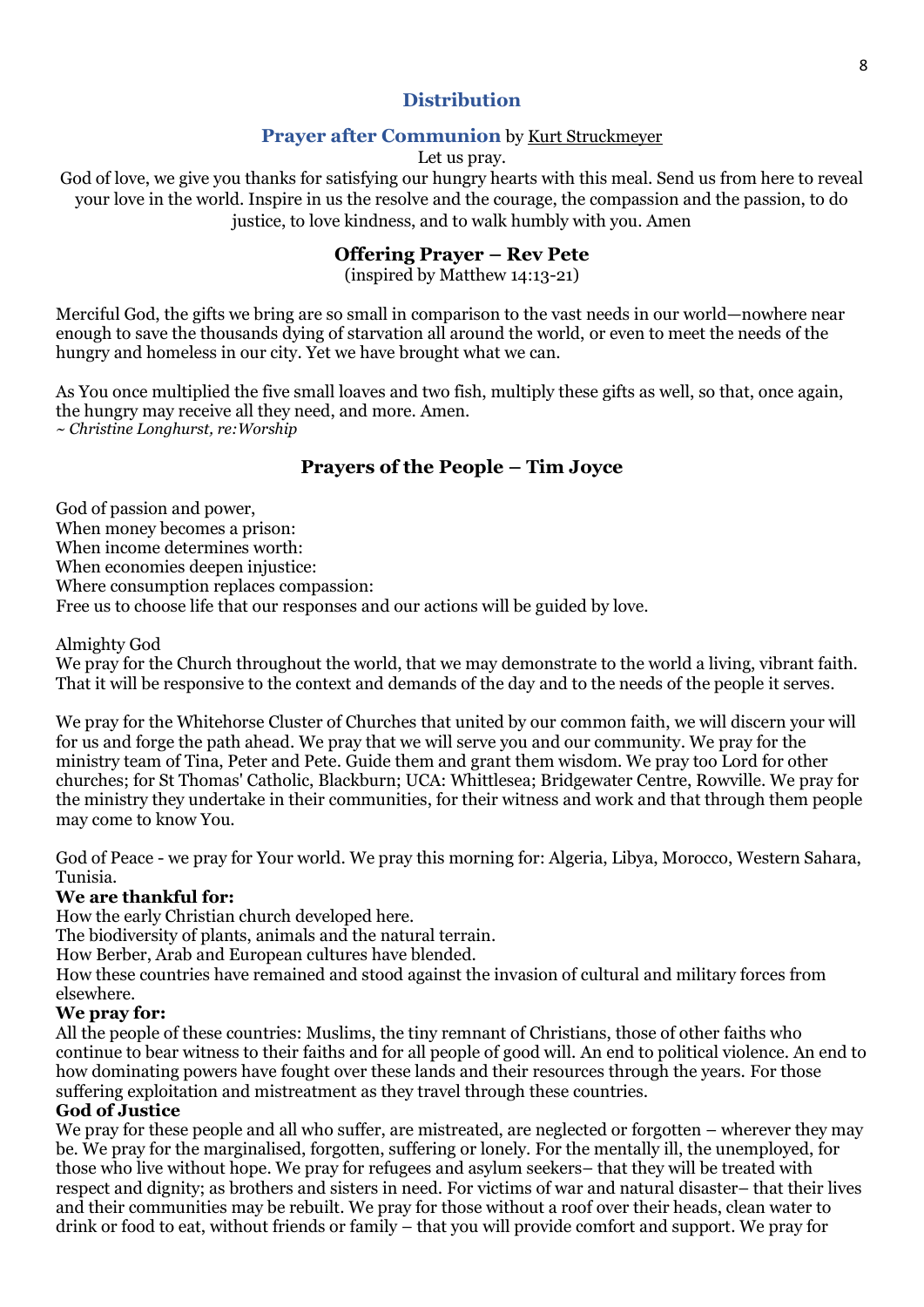those impacted by the pandemic. For healthcare workers. For those who have suffered loss and hardship. For those battling to stay a step ahead in the development of vaccines. For just access to vaccines and medical care. We pray that our leaders, our governments, our churches, our communities, will be responsive to those in need. We pray for ourselves, that through our choices, actions and words we may live out our faith in our everyday lives, growing more compassionate and generous each day. We pray for justice O Lord

Merciful Lord, we pray for those in special need at this time. For the sick, the lonely, the grieving. Loving Lord, we entrust these people to your care and we pray that our decisions, our responses and our actions will be guided by love, through Jesus Christ our Lord. Amen.

### **YouTube Hymn - The Summons – John Bell**

Sung by St Matthew's Episcopal Church 2021 [https://youtu.be/VP\\_QEeE\\_CQ4](https://youtu.be/VP_QEeE_CQ4)

# **Blessing**

We go in Peace With the Love of God In the Power of the Spirit May the Lord Bless and Guard us May the Lord make His face shine on us and be gracious unto us May the Lord Look kindly on us and give us peace. Amen

**Song of Meditation to leave by – "I become what I receive" Alana Levandoski 2018 <https://youtu.be/PJVeg97lEvE>**

## **Pastoral care Tips – Rev Tina**

\_\_\_\_\_\_\_\_\_\_\_\_\_\_\_\_\_\_\_\_\_\_\_\_\_\_\_\_\_\_\_\_\_\_\_\_\_\_



**Psalm 40:2 NRSV** *<sup>2</sup> He drew me up from the desolate pit,[\[a\]](https://www.biblegateway.com/passage/?search=psalm++40.2&version=NRSV#fen-NRSV-14528a) out of the miry bog, and set my feet upon a rock, making my steps secure.*

There seems to be a lot of fear and misunderstanding around hospitality and how we offer it during the pandemic. Most of us are familiar with poems such as Desiderata and Footsteps, reminding us God will never fail us.

We naturally love being together and for many a lifetime of intimacy and closeness can't be eradicated by a pandemic. We do the best we can to care for one another by using all we have, isolating if symptoms appear, having a RAT and PCR tests, avoiding mixing with people who have positive symptoms but still offering compassionate and practical support, using common sense, eating outdoors when in a crowd, not breathing all over each other, and the list grows longer. We no longer have lockdowns; most people are vaccinated and